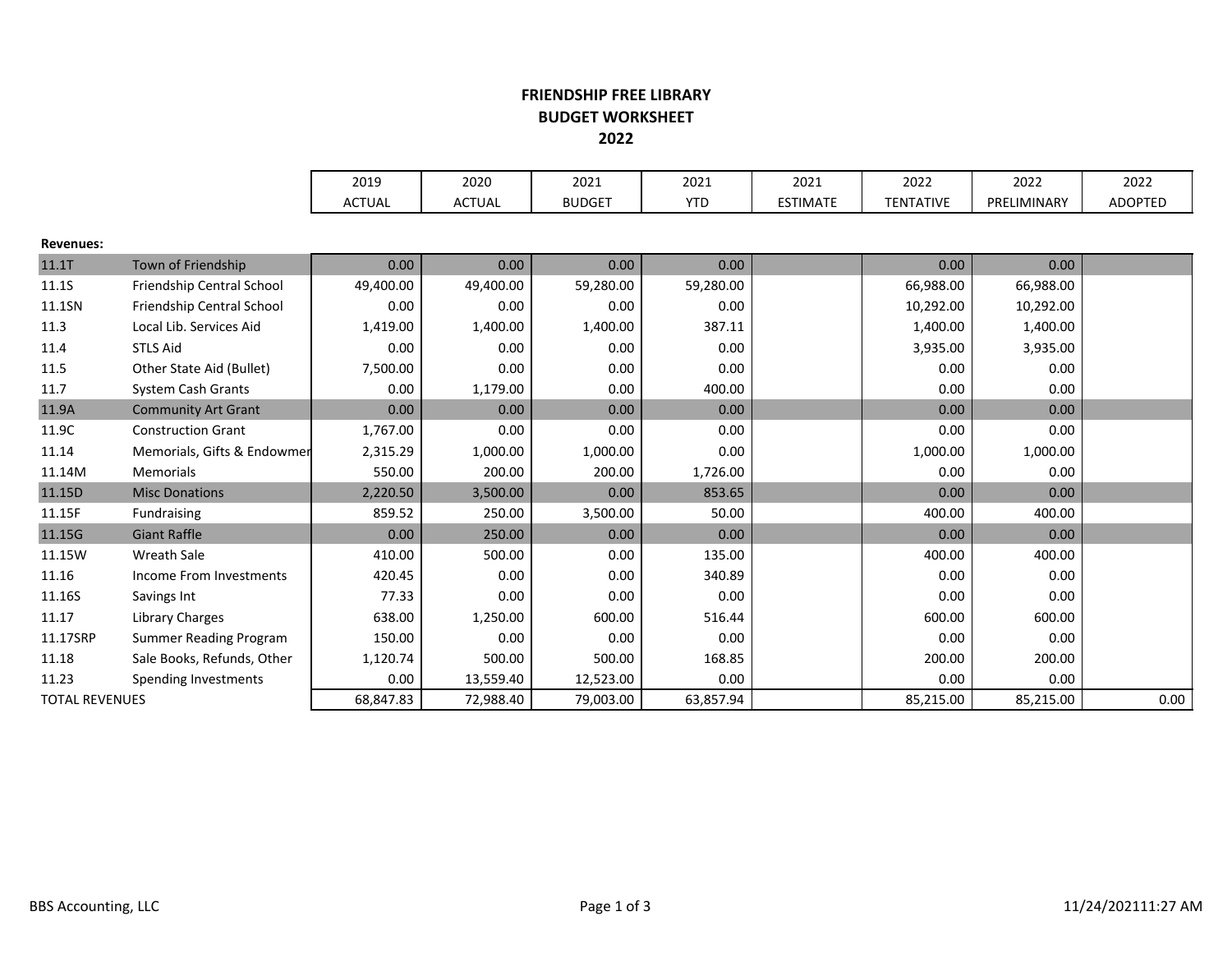|                        |                                       | 2019          | 2020          | 2021          | 2021       | 2021            | 2022             | 2022        | 2022    |
|------------------------|---------------------------------------|---------------|---------------|---------------|------------|-----------------|------------------|-------------|---------|
|                        |                                       | <b>ACTUAL</b> | <b>ACTUAL</b> | <b>BUDGET</b> | <b>YTD</b> | <b>ESTIMATE</b> | <b>TENTATIVE</b> | PRELIMINARY | ADOPTED |
|                        |                                       |               |               |               |            |                 |                  |             |         |
| <b>Appropriations:</b> |                                       |               |               |               |            |                 |                  |             |         |
| 12.2C                  | Librarian Clerk Pay                   | 10,075.00     | 10,525.00     | 18,954.00     | 22,373.02  |                 | 13,000.00        | 13,000.00   |         |
| 12.2D                  | Librarian Director Pay                | 19,000.00     | 20,000.00     | 18,954.00     | 0.00       |                 | 21,500.00        | 21,500.00   |         |
| 12.4                   | <b>Social Security</b>                | 2,224.24      | 2,350.00      | 2,900.00      | 1,711.55   |                 | 2,640.00         | 2,640.00    |         |
| 12.4D                  | Disability Ins                        | 267.80        | 300.00        | 300.00        | 167.35     |                 | 350.00           | 350.00      |         |
| 12.4U                  | Unemployment Ins                      | 0.00          | 0.00          | 0.00          | (2,331.03) |                 | 0.00             | 0.00        |         |
| 12.4W                  | <b>Workers Comp</b>                   | 0.00          | 1,500.00      | 1,500.00      | 0.00       |                 | 1,500.00         | 1,500.00    |         |
| 12.6B                  | <b>Books</b>                          | 4,814.69      | 5,000.00      | 5,000.00      | 4,203.21   |                 | 2,500.00         | 2,500.00    |         |
| 12.6M                  | <b>Memorial Books</b>                 | 0.00          | 100.00        | 0.00          | 59.36      |                 | 0.00             | 0.00        |         |
| 12.6R                  | Replacement Book's & DVD's            | 42.16         | 300.00        | 100.00        | 7.50       |                 | 0.00             | 0.00        |         |
| 12.7                   | <b>Electronic Materials</b>           | 0.00          | 0.00          | 0.00          | 66.00      |                 | 0.00             | 0.00        |         |
| 12.8D                  | Other Materials DVDs Etc              | 1,193.84      | 2,000.00      | 2,000.00      | 1,146.05   |                 | 2,000.00         | 2,000.00    |         |
| 12.13                  | Repairs Building & Equip              | 11,900.00     | 2,000.00      | 2,000.00      | 0.00       |                 | 10,292.00        | 10,292.00   |         |
| 12.13A                 | <b>Additional Repairs to Building</b> | 0.00          | 2,000.00      | 2,000.00      | 0.00       |                 | 0.00             | 0.00        |         |
| 12.13CG                | <b>Construction Grant</b>             | 0.00          | 0.00          | 0.00          | 0.00       |                 | 0.00             | 0.00        |         |
| 12.13LR                | Library Share of Grant                | 0.00          | 0.00          | 0.00          | 0.00       |                 | 0.00             | 0.00        |         |
| 12.14                  | From Other Funds (Repairs to          | 0.00          | 0.00          | 0.00          | 517.51     |                 | 0.00             | 0.00        |         |
| 12.16C                 | <b>Custodial Service</b>              | 830.94        | 1,400.00      | 1,950.00      | 1,240.59   |                 | 2,060.00         | 2,060.00    |         |
| 12.16F                 | Fuel & Utilities                      | 3,104.42      | 3,000.00      | 3,300.00      | 2,361.18   |                 | 3,300.00         | 3,300.00    |         |
| 12.161                 | Insurance                             | 3,794.62      | 2,450.00      | 2,200.00      | 1,213.00   |                 | 2,200.00         | 2,200.00    |         |
| 12.16IC                | Independent Contractor                | 224.78        | 342.20        | 0.00          | 877.51     |                 | 3,000.00         | 3,000.00    |         |
| 12.16M                 | <b>Maintenance Person</b>             | 172.05        | 342.20        | 400.00        | 31.25      |                 | 500.00           | 500.00      |         |
| 12.16S                 | <b>Custodial Supplies</b>             | 241.59        | 300.00        | 300.00        | 66.47      |                 | 400.00           | 400.00      |         |
| 12.18                  | Office & Lib Supplies                 | 3,737.02      | 700.00        | 700.00        | 779.19     |                 | 600.00           | 600.00      |         |
| 12.18BT                | <b>Book Processing</b>                | 0.00          | 0.00          | 0.00          | 99.35      |                 | 200.00           | 200.00      |         |
| 12.19                  | Telecommunications                    | 1,501.74      | 2,400.00      | 0.00          | 2,172.18   |                 | 0.00             | 0.00        |         |
| 12.19IT                | Quarterly IT - STLS                   | 629.48        | 750.00        | 1,625.00      | 0.00       |                 | 1,625.00         | 1,625.00    |         |
| 12.19TWC               | Spectrum - STLS                       |               |               | 750.00        | 0.00       |                 | 750.00           | 750.00      |         |